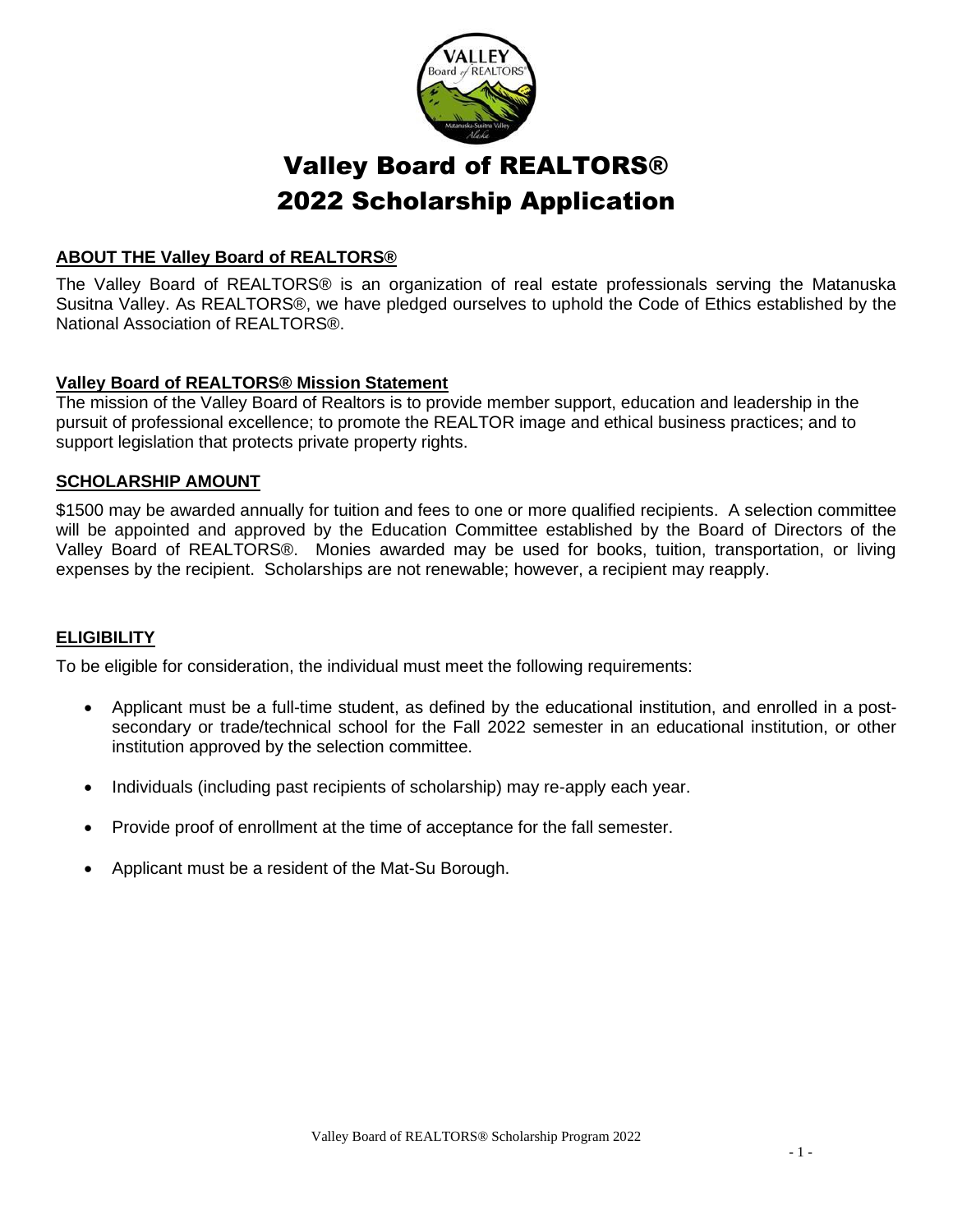

#### **APPLICATION REQUIREMENTS**

Applicants must submit the following information for consideration (must be typed):

- A completed application.
- An official transcript of the applicant's most recent grades or a copy of the latest report card, providing that it shows the cumulative grade point average.
- A resume noting such items as academic achievements, involvement in scholastic activities, extracurricular activities, and leadership roles. Please include any/all community involvement, community service, volunteer activities, etc.
- A short narrative describing any current and/or future interest to pursue education/career in real estate, business management, mortgage lending, title and escrow, legal, or other related fields.

#### **SUBMISSION DEADLINE**

Completed applications and all supporting documents must be received by Valley Board of REALTORS® at the following address **no later than August 1, 2022**:

Valley Board of REALTORS® 741 E. Susitna Ave. Wasilla, AK 99654 Fax: 907-376-5081 Email: valleybd@mtaonline.net

Incomplete applications and late materials will not be considered.

#### **NOTIFICATION**

Scholarship applicants will be notified by June 1, 2022. Pending verification of enrollment (proof of enrollment to be provided by applicant), payment will be made by September 1<sup>st</sup>.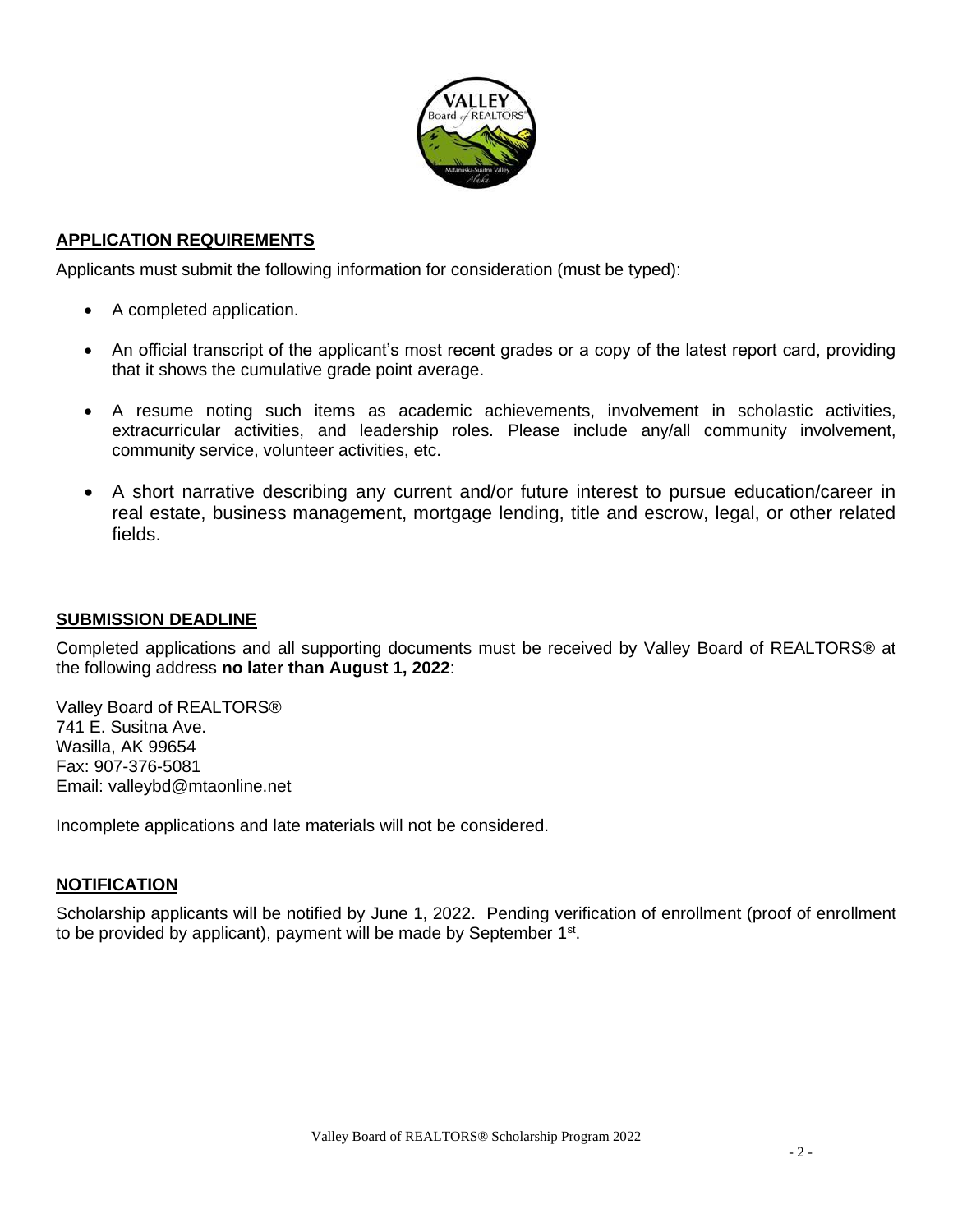

# Valley Board of REALTORS® Scholarship Application

Please complete the following (type or print legibly):

## **Section A**

|                                                                                                 | 1. Name               |             |                |  |                                                                                          |  |  |
|-------------------------------------------------------------------------------------------------|-----------------------|-------------|----------------|--|------------------------------------------------------------------------------------------|--|--|
|                                                                                                 | Last                  |             | First          |  | <b>Middle Initial</b>                                                                    |  |  |
|                                                                                                 |                       |             | Street Address |  |                                                                                          |  |  |
|                                                                                                 |                       |             |                |  |                                                                                          |  |  |
|                                                                                                 |                       | City, State |                |  | Zip Code                                                                                 |  |  |
|                                                                                                 |                       |             |                |  | Evening                                                                                  |  |  |
|                                                                                                 |                       |             |                |  |                                                                                          |  |  |
| 5. Are you or a relative a current member of the Valley Board of REALTORS®?<br>____ Yes ____ No |                       |             |                |  |                                                                                          |  |  |
|                                                                                                 |                       |             |                |  | If a relative is a current VBR member, please list their name, address and phone number: |  |  |
|                                                                                                 | Last                  |             | First          |  | Middle Initial                                                                           |  |  |
|                                                                                                 | <b>Street Address</b> |             | City, State    |  | Zip Code                                                                                 |  |  |
|                                                                                                 | Daytime               |             | Evening        |  |                                                                                          |  |  |